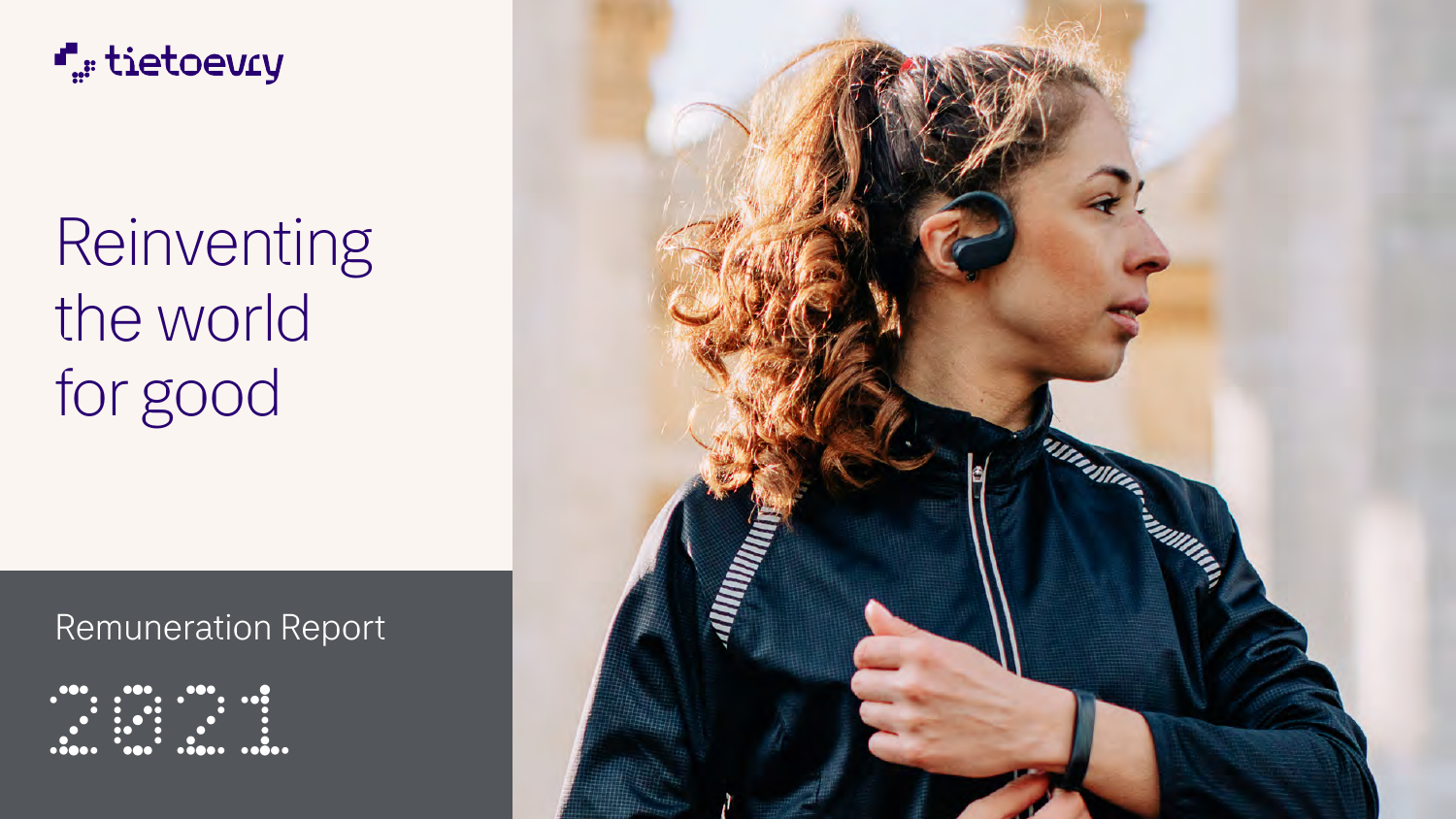

### Remuneration Report

The principles on how the company shall compensate its employees are defined in Tietoevry's Remuneration Policy and HR Policy. The policy is globally applied to all Tietoevry entities and units to support the company's strategy, objectives and values.



The aim of Tietoevry's remuneration principles is to attract and retain talent, motivate key people and align the goals of the company's shareholders and executives in order to enhance the value of the company. We reward our employees for high performance in achieving both individual and company objectives, thus linking remuneration to the successful execution of our strategy and to long-term shareholder value creation. Remuneration of the Board of Directors is decided by the AGM based on a proposal by the Shareholders' Nomination Board. The Remuneration Committee is responsible for planning the remuneration of the Group Leadership members and preparing the principles underlying the remuneration of Tietoevry personnel. The Board of Directors decides on the remuneration of the President and CEO and other members of the Group Leadership based on a proposal by the Remuneration Committee.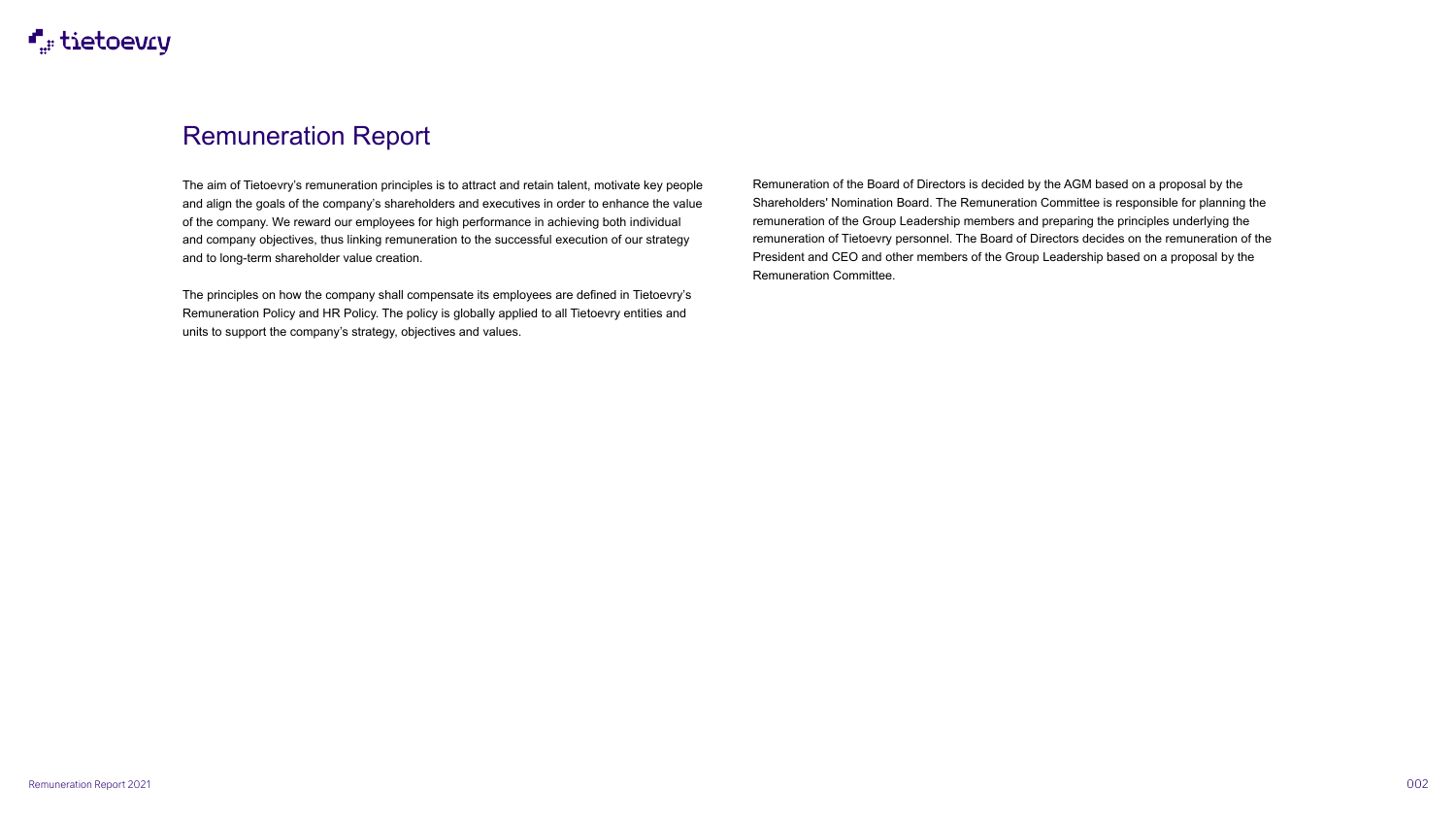#### Summary of the Remuneration of Tietoevry's President and CEO

 $1)$  Short-term incentive target and maximum value valid as of 5 Dec 2019



## **F**<sub>s</sub>: tietoevry

| <b>Element</b>                         | <b>Purpose</b>                                                                                          | <b>Description</b>                                                                                                                                                                                                                                                                                                                                                                                                                                                                                                                                                                                                                                        | <b>Execution 2021</b>                                                                                                                                                                                                                                                                         |
|----------------------------------------|---------------------------------------------------------------------------------------------------------|-----------------------------------------------------------------------------------------------------------------------------------------------------------------------------------------------------------------------------------------------------------------------------------------------------------------------------------------------------------------------------------------------------------------------------------------------------------------------------------------------------------------------------------------------------------------------------------------------------------------------------------------------------------|-----------------------------------------------------------------------------------------------------------------------------------------------------------------------------------------------------------------------------------------------------------------------------------------------|
| Salary                                 | Recognition for continuous daily<br>contribution and provides core<br>remuneration for the role.        | Fixed compensation for performing defined job responsibilities. In addition to monthly salary, the<br>President and CEO can be paid car and mobile phone benefits as per company policy. Salary is<br>reviewed annually based on the individual's performance and salary market conditions.<br>Weighting of the reward factors for the President and CEO is described in a separate table. The<br>reward targets are set annually by the Board of Directors.                                                                                                                                                                                              | There were no changes done to the base salary of<br>the CEO during 2021.                                                                                                                                                                                                                      |
| Short-term incentive<br>plan           | Incentivizes delivery of the<br>company's annual financial and<br>operational goals.                    | Cash-based plan that rewards the short-term (12-month) success of the company and the<br>individual. The bonus for the President and CEO is 75% of the annual base salary when the<br>performance is at expected level; the maximum bonus for the President and CEO is 150% <sup>1)</sup> . The<br>amount of bonuses is decided by the Board of Directors after the consolidated financial<br>statements have been prepared.                                                                                                                                                                                                                              | Short-term incentives were paid in 2021 based on<br>2020 performance. The CEO's short-term<br>incentives are connected to the company's total<br>performance by plan KPIs; their achievement was<br>104.97%. Payment was made in March after Board<br>approval.                               |
| Long-term incentive<br>plan            | Rewards for sustained increase in<br>shareholder value and encourages<br>ownership culture.             | Share-based plans reward leadership and key employees for company growth and achievement<br>of defined strategic goals. LTI plans are annually commencing plans with a three-year<br>performance period. Key principles of Tietoevry's share plans – such as the basis and size of<br>rewards – are described on the company's website.                                                                                                                                                                                                                                                                                                                   | In spring 2021, the 2018–2020 LTI plan share<br>delivery was conducted based on the achievement<br>of plan KPIs. The target achievement was 80%.<br>Shares were delivered after the Board approval.<br>The KPIs and weights used in this plan were EPS<br>30%, TSR 20% and growth 50% weight. |
| <b>Additional pension</b>              | Provides appropriate retirement<br>benefits.                                                            | President and CEO: defined contribution (DC) plan where the expenditure is 23% of the annual<br>base salary. Retirement age is 63.                                                                                                                                                                                                                                                                                                                                                                                                                                                                                                                        | The company paid the agreed contribution to the<br>pension plan.                                                                                                                                                                                                                              |
| Clawback                               | Protects company interests in case<br>of misconduct, restatement or<br>misstatement of results.         | Clawback provisions apply to STI and LTI plan rewards in exceptional circumstances such as<br>misconduct or misstatement of financial results.                                                                                                                                                                                                                                                                                                                                                                                                                                                                                                            |                                                                                                                                                                                                                                                                                               |
| Share ownership                        | Encourages building a meaningful<br>shareholding in Tietoevry, ensuring<br>alignment with shareholders. | The recommended minimum investment in the company's shares corresponds to the executive's<br>one-time annual gross base salary.                                                                                                                                                                                                                                                                                                                                                                                                                                                                                                                           | The amount of shares owned by the CEO at the<br>end of 2021 was 58 439.                                                                                                                                                                                                                       |
| Service contracts<br>and severance pay | Provides for clear contractual terms.                                                                   | President and CEO: if the agreement is terminated by Tietoevry, the notice period is twelve<br>months. In the event of termination, the company shall pay a severance payment equivalent to<br>the base salary and the short-term target incentive for six months in addition to the salary for the<br>notice period. If the agreement is terminated by the President and CEO, the notice period is six<br>months. Change of control terms are the same as in termination except for the monetary value of<br>the maximum amount of shares granted to him in the most recent long-term incentive plan in<br>addition to the salary for the notice period. |                                                                                                                                                                                                                                                                                               |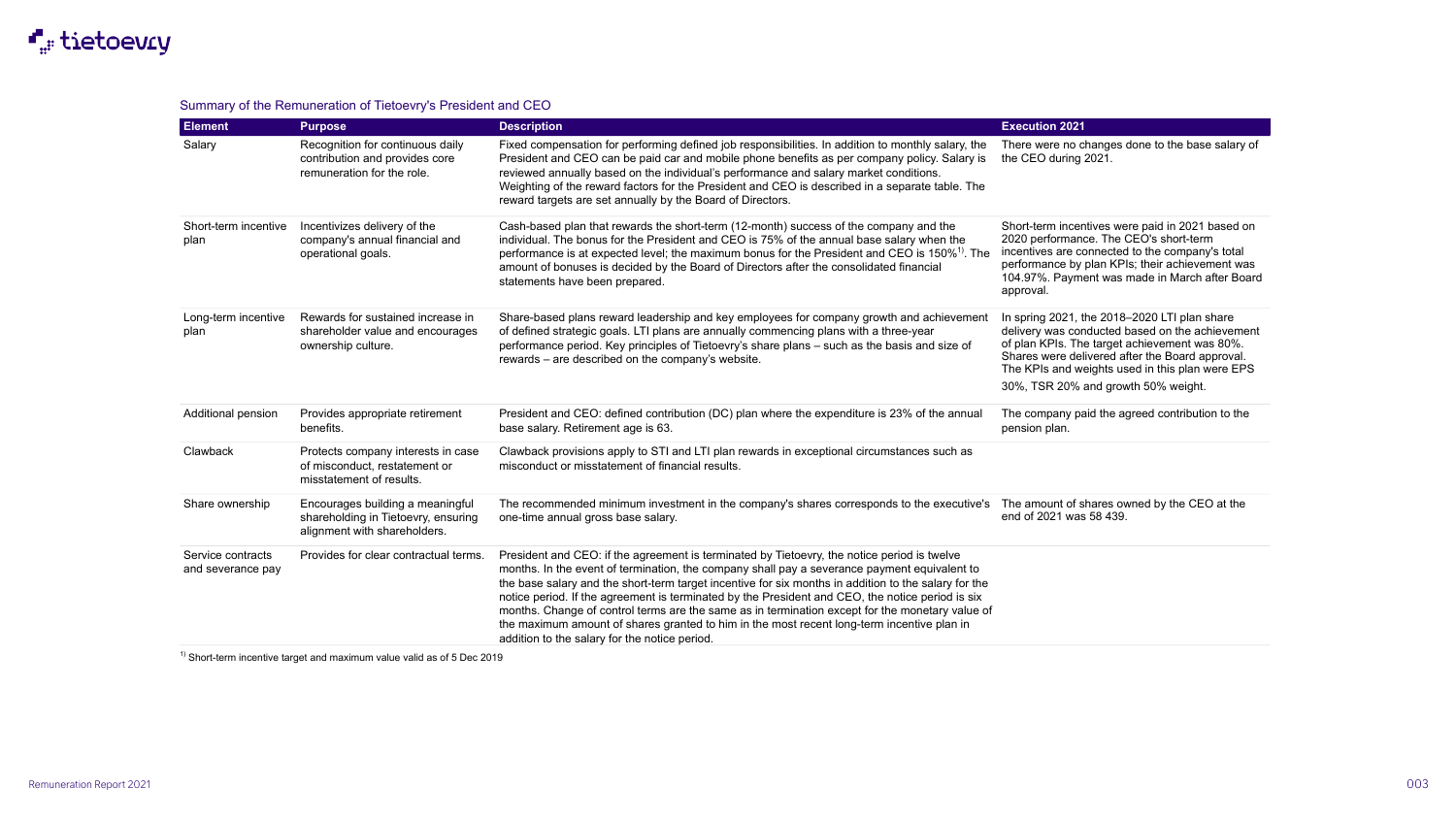## $\blacksquare$ : tietoevry

#### President and CEO

| <b>Kimmo Alkio</b>  |                    |
|---------------------|--------------------|
| Salary 2021         | <b>EUR 807 300</b> |
| Benefits 2021       | EUR 34 670         |
| <b>Bonus 2020</b>   | EUR 847 424        |
| <b>Bonus 2021</b>   | EUR 484 380        |
| Basis of bonus 2021 | Target 75% c       |

Pension expenditure, voluntary defined contribution (DC) plan Share ownership in Tietoevry on 31 December

 $1)$  Payments to defined contribution plans are recognized as expenses for the period to which they relate. After payment of the contribution the Group has no further obligations in respect of such plans.

EUR 807 300

EUR 847 424, paid in 2021 based on performance in 2020

EUR 484 380 paid in 2022 based on performance in 2021

Target 75% of base salary based on the Group's external revenue and profit, PDS external revenue and profit and strategy implementation when achievements meet the targets. Maximum 150% of base salary based on the Group's external revenue, profit and strategy implementation when achievements exceed the targets. Weighting of the reward factors:

Long-Term Incentive Plan 2018–2020 **In March 2021, a total of 9 729 shares were transferred to the CEO based on criteria attainment. In** addition, a cash portion corresponding to a value of 8 576 shares was paid. The total value of the paid gross reward was EUR 509 814.

| $\overline{\phantom{a}}$ |
|--------------------------|
|                          |
|                          |



- Group revenue 30%
- Group adjusted profit 30%
- Adjusted free cash flow 10%
- Strategic and operational goals 30%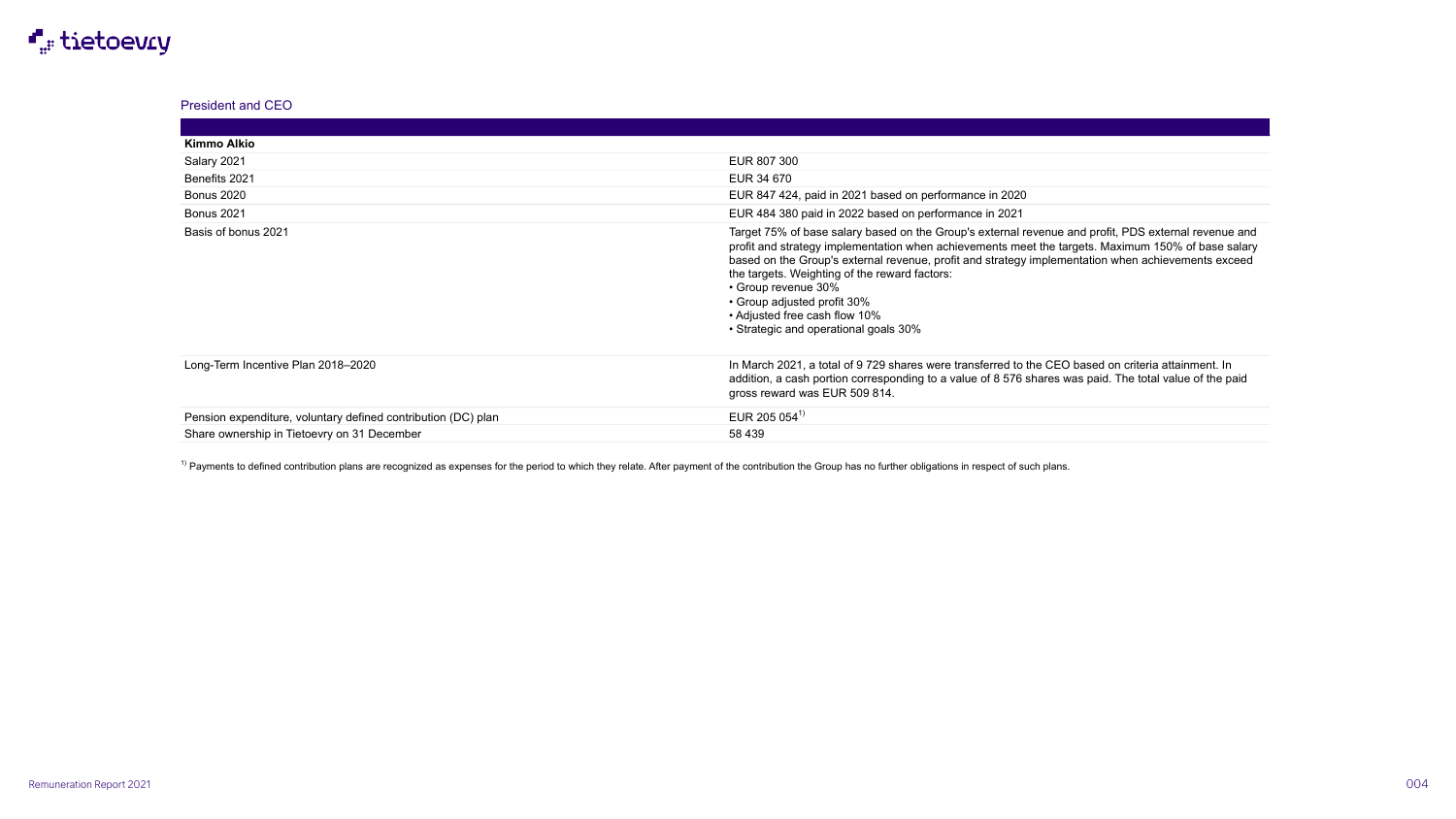## $\blacksquare$  tietoevry

| <b>Plan period</b>                 | <b>Unvested Long-Term Incentives</b>                                                                                 |
|------------------------------------|----------------------------------------------------------------------------------------------------------------------|
| Long-Term Incentive Plan 2019-2021 | Entitled to 29 433 Performance Shares if the target leve<br>2019-2021. The share allocation at target level equaller |
| Long-Term Incentive Plan 2020–2022 | Entitled to 40 600 Performance Shares if the target leve<br>2020-2022. The share allocation at target level equallee |
| Long-Term Incentive Plan 2021-2023 | Entitled to 37 900 Performance Shares if the target leve<br>2021-2023. The share allocation at target level equallee |

 $^{2)}$  The fair market value for the Long-term Incentive Plans is calculated using the latest performance estimates and the value of the Tietoevry share on 31 December 2021, EUR 27.48

Updated information on the shares and options held by the President and CEO is available on the company's website at [www.tietoevry.com/investors](https://www.tietoevry.com/en/investor-relations/) under the insider register.

#### Remuneration of the Board

According to the decision of Tietoevry's AGM 2021, the annual remuneration of the Board of Directors is the following:

- EUR 125 000 to the Chairperson,
- EUR 70 000 to the Deputy Chairperson and
- EUR 53 000 to the ordinary members of the Board of Directors.

Further, the AGM 2021 decided that part of the fixed annual remuneration may be paid in the company's shares purchased from the market. An elected member of the Board of Directors may, at his/her discretion, choose to receive the fee from the following alternatives:

- 1. No cash, 100% in shares
- 2. 25% in cash, 75% in shares
- 3. 50% in cash, 50% in shares
- 4. 75% in cash, 25% in shares
- 5. 100% in cash, no shares.

els of the performance metrics are met, and to 58 866 shares at maximum. The performance period of the plan is ed 100% of annual base salary at the time of grant. The fair value of the allocation amounts to EUR 800 731<sup>2)</sup>.

els of the performance metrics are met, and to 101 500 shares at maximum. The performance period of the plan is ed 125% of annual base salary at the time of grant. The fair value of the allocation amounts to EUR 792 138<sup>2)</sup>.

els of the performance metrics are met, and to 75 800 shares at maximum. The performance period of the plan is ed 125% of annual base salary at the time of grant. The fair value of the allocation amounts to EUR 979 002 $^{\rm 2)}$ .

In addition to these fees, the Chairperson of a permanent Board Committee receives an annual fee of EUR 20 000 and a member of a permanent Board Committee receives an annual fee of EUR 10 000. In addition, remuneration of EUR 800 is paid to the Board members elected by the Annual General Meeting for each permanent or temporary committee meeting. Further, remuneration for employee representatives elected as ordinary members of the Board of Directors will be an annual fee of EUR 15 000, which is paid in cash only. In addition to the share remuneration, the Board members do not belong to or are not compensated with other share-based arrangements, nor do the members have any pension plans at Tietoevry. Tietoevry executives or employees are not entitled to compensation for their Board positions or meeting attendance in the Group companies, with the exception of the employee representatives elected as ordinary members to the parent company's Board of Directors. None of the Board members, except the personnel representatives, have an employment relationship or service contract with Tietoevry.

No restrictions have been set on Board members concerning how they may assign these shares, but the company recommends that Board members should retain ownership of all the shares they have received as remuneration for as long as they serve on Tietoevry's Board.

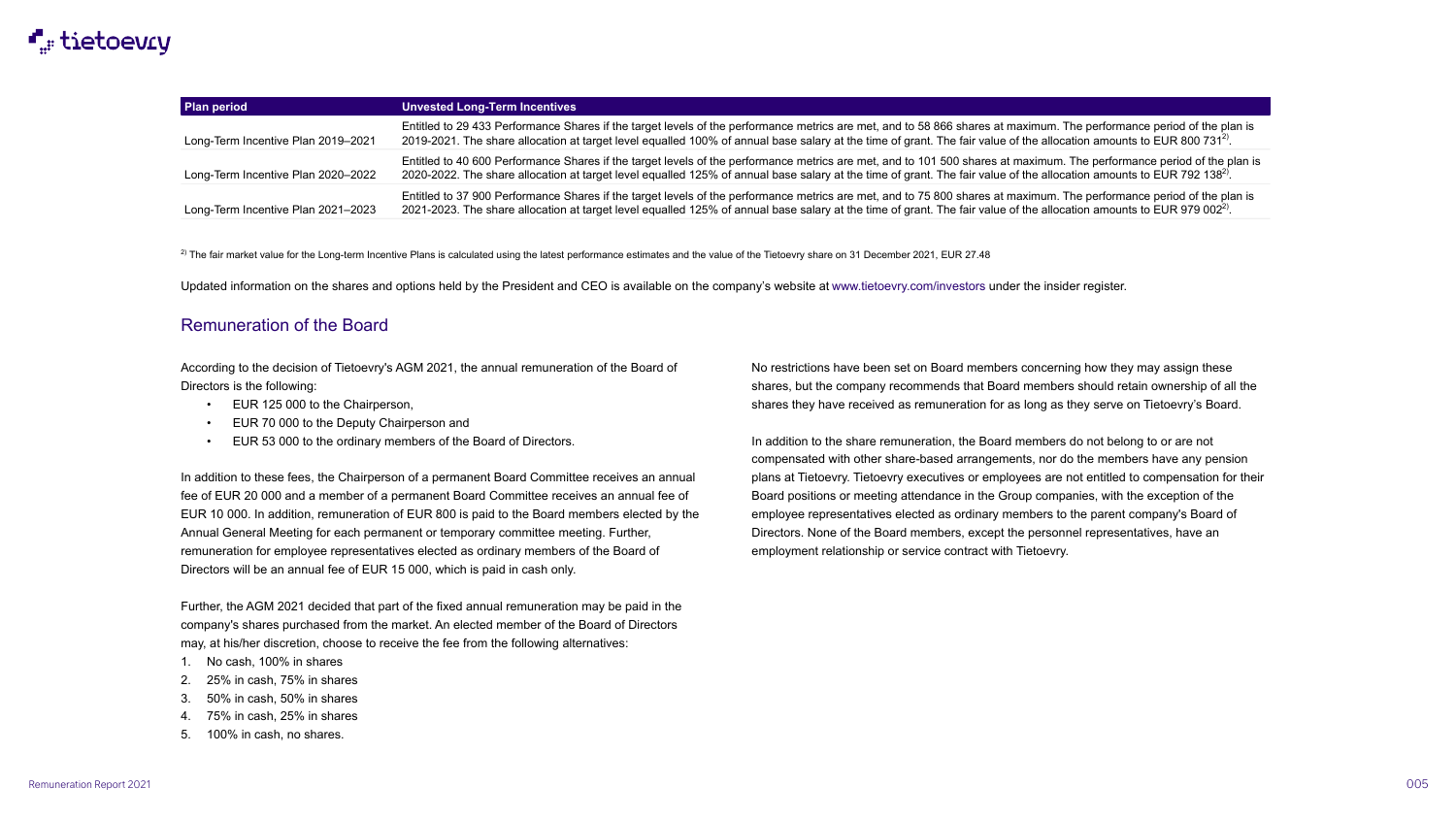## **F**. tietoevry

|                                                     | <b>Annual remuneration</b> |                      |                           | <b>Name</b>                                                                                                            | At 31 Dec 2021 | At 31 Dec 2020 |
|-----------------------------------------------------|----------------------------|----------------------|---------------------------|------------------------------------------------------------------------------------------------------------------------|----------------|----------------|
| <b>Name</b>                                         | EUR <sup>2</sup>           | Shares <sup>3)</sup> | <b>Meeting based, EUR</b> | Tomas Franzén, Chairperson Board and RC                                                                                | 7 4 0 8        | 4 9 24         |
| Tomas Franzén, Chairperson Board and                |                            |                      |                           | Timo Ahopelto, Deputy Chairperson                                                                                      | 5424           | 4 0 5 4        |
| RC <sup>4</sup>                                     | 72 515                     | 2 4 8 4              | 23 200                    | Harri-Pekka Kaukonen, Chairperson ARC                                                                                  | 7893           | 6471           |
| Timo Ahopelto, Deputy Chairperson <sup>4)</sup>     | 40 0 23                    | 1 3 7 0              | 18 400                    | Rohan Haldea <sup>9)</sup>                                                                                             | N/A            |                |
| Harri-Pekka Kaukonen, Chairperson ARC <sup>4)</sup> | 41 505                     | 1 4 2 2              | 26 400                    | Liselotte Hägertz Engstam                                                                                              | 3 3 8 1        | 2842           |
| Rohan Haldea <sup>5) 9)</sup>                       | 53 000                     |                      | 7 200                     | Angela Mazza Teufer                                                                                                    | 1 3 6 2        | N/A            |
| Liselotte Hägertz Engstam <sup>6)</sup>             | 47 272                     | 539                  | 22 400                    | Katharina Mosheim                                                                                                      | 1 0 5 2        | 598            |
| Angela Mazza Teufer <sup>7) 8)</sup>                | 13 256                     | 1 3 6 2              | 8 8 0 0                   | Salim Nathoo <sup>10)</sup>                                                                                            | N/A            |                |
| Katharina Mosheim <sup>6)</sup>                     | 39 752                     | 454                  | 17 600                    | Niko Pakalén                                                                                                           | 2 7 8 6        | 2 2 4 7        |
| Salim Nathoo <sup>5) 10)</sup>                      | 63 000                     |                      | 7 200                     | <b>Endre Rangnes</b>                                                                                                   | 6 2 7 4        | 5 1 9 5        |
| Niko Pakalén <sup>6)</sup>                          | 47 272                     | 539                  | 19 200                    | Leif Teksum (partly via Teklei Consulting AS)                                                                          | 8 4 4 8        | 7 9 0 9        |
| Endre Rangnes <sup>4)</sup>                         | 31 514                     | 1 0 7 9              | 16 800                    |                                                                                                                        |                |                |
| Leif Teksum <sup>6)</sup>                           | 47 272                     | 539                  | 15 200                    | <sup>11)</sup> Corporations over which the Board members exercise control did not have shares or share-based rights on |                |                |
| Tommy Sander Aldrin, personnel rep.                 | 15 000                     |                      |                           | 31 December 2021, except Teklei Consulting AS of Leif Teksum.                                                          |                |                |
| Ola Hugo Jordhoy, personnel rep.                    | 15 000                     |                      |                           |                                                                                                                        |                |                |
| Anders Palklint, personnel rep.                     | 15 000                     |                      |                           |                                                                                                                        |                |                |
| Ilpo Waljus, personnel rep.                         | 15 000                     |                      |                           |                                                                                                                        |                |                |
| In total                                            | 556 380                    | 9788                 | 189 600                   |                                                                                                                        |                |                |

#### Compensation of individual Board members and the Board in 2021<sup>1)</sup>

 $1)$  The Board members have not received any other benefits.

<sup>2)</sup> Gross compensation before taxes.

 $^{3)}$  Shares were purchased and delivered in May 2021.

 $^{4)}$  50% in cash, 50% in shares.

 $^{5)}$  100% in cash.

 $^{\rm 6)}$  75% in cash, 25% in shares

 $^{7)}$  25% in cash, 75% in shares.

 $8)$  Board member as of 25 March 2021.

<sup>9)</sup> Board member until 7 September 2021.

<sup>10)</sup> Board member until 19 July 2021.

#### Board of Directors' shareholdings in Tietoevry<sup>11)</sup>

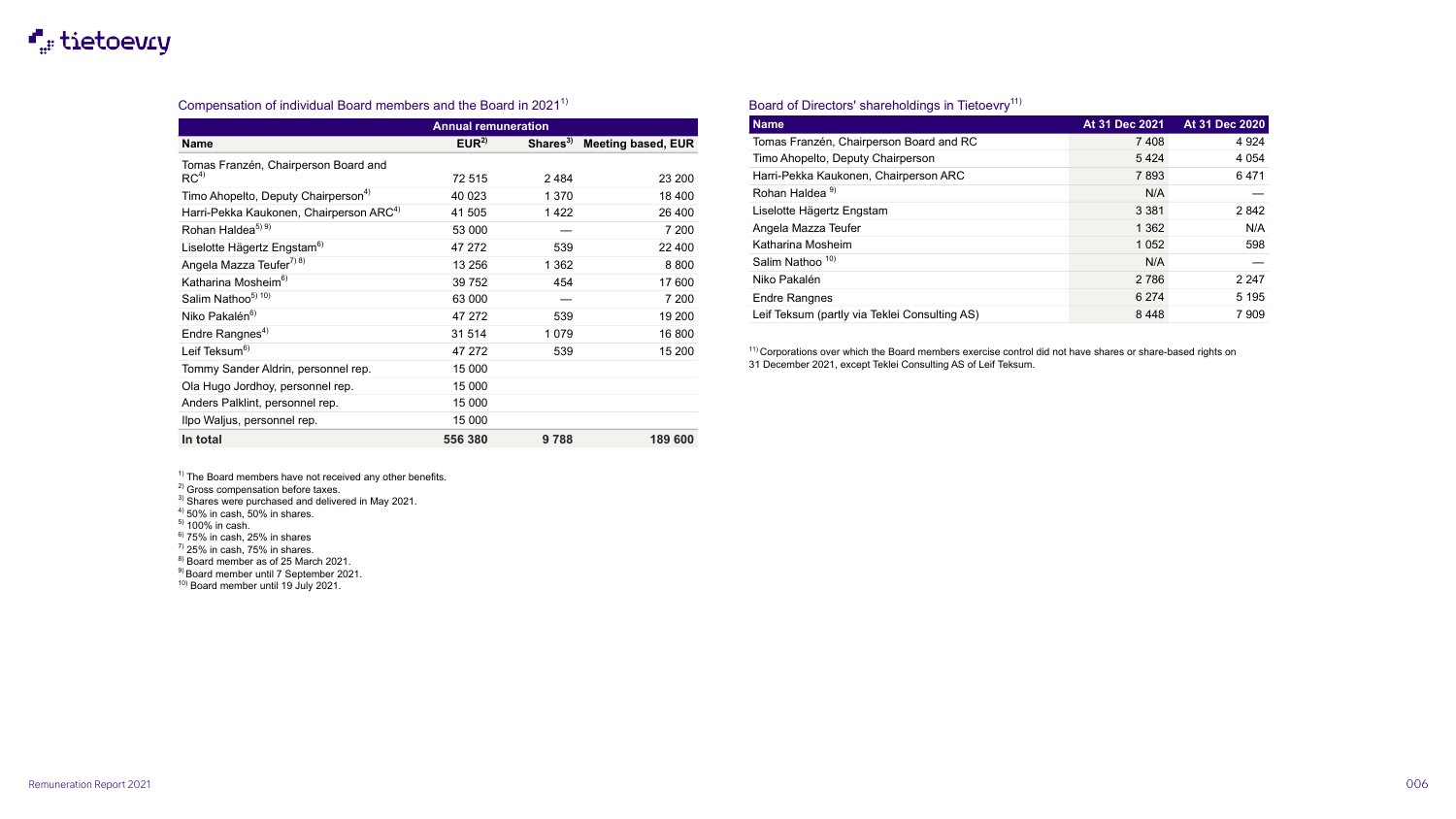## $\blacksquare$ : tietoevry

#### **Comparative remuneration data**

Information in the next table is based on Tieto's data for 2016–2018. Years 2019 to 2021 inclu combined data for Tieto and EVRY. In 2021, Tietoevry's operating profit includes EUR 104.0 million in capital gains from divestments, whereas in 2020, adjustment items included substantial costs related to integration. Eliminating all non-recurring items, adjusted<sup>3)</sup> operatin profit (EBITA) stood at EUR 367.8 (355.0) million. The demographics of the workforce changed and the number of employees increased significantly following the merger of Tieto and EVRY 5 December 2019. CEO remuneration consists of gross rewards paid during the reported year. 2019 and 2020 include a merger success bonus related to the merger of Tieto and EVRY. Personnel attrition rates were on the rise across the industry during 2021. While talent attracti has been high at Tietoevry, productivity in the consulting business has been somewhat impacted by high attrition. As a result, the average salary level has been on the rise. Employee average compensation in 2020 and 2021 is based on personnel expenses divided by the average number of employees.

 $1)$  Years 2019 to 2021 include combined data for Tieto and EVRY

 $2)$  For the years 2020 and 2021 we use the average number of employees; for the other years, the end-of-year employee figures are used

 $3)$  Adjusted for restructuring costs, capital gains/losses, goodwill impairment charges and other items affecting comparability

|                        |                                                        | 2017      | 2018     | $2019^{1}$ | $2020^{1}$   | $2021^{1}$           |
|------------------------|--------------------------------------------------------|-----------|----------|------------|--------------|----------------------|
| ude                    | Revenue, EUR million                                   | 1 543.4   | 1 599.5  | 1 734.0    | 2 7 8 6.4    | 2 8 2 3 . 4          |
|                        | Operating profit (EBIT),<br><b>EUR million</b>         | 139.1     | 154.7    | 124.2      | 146.7        | 382.0                |
| ıg<br>d<br>΄ on<br>ìr. | Board remuneration,<br><b>EUR</b>                      | 518 000   | 450 800  | 613 500    | 641 300      | 556 380              |
|                        | CEO remuneration,<br><b>EUR</b>                        | 1 160 985 | 1788 302 | 2 589 032  | 2 636 446    | 2 404 562            |
| ion                    | Employee<br>remuneration, EUR,<br>average per employee | 59 551    | 60 710   | 62 155     | $62,452^{2}$ | 64 084 <sup>2)</sup> |
|                        |                                                        |           |          |            |              |                      |